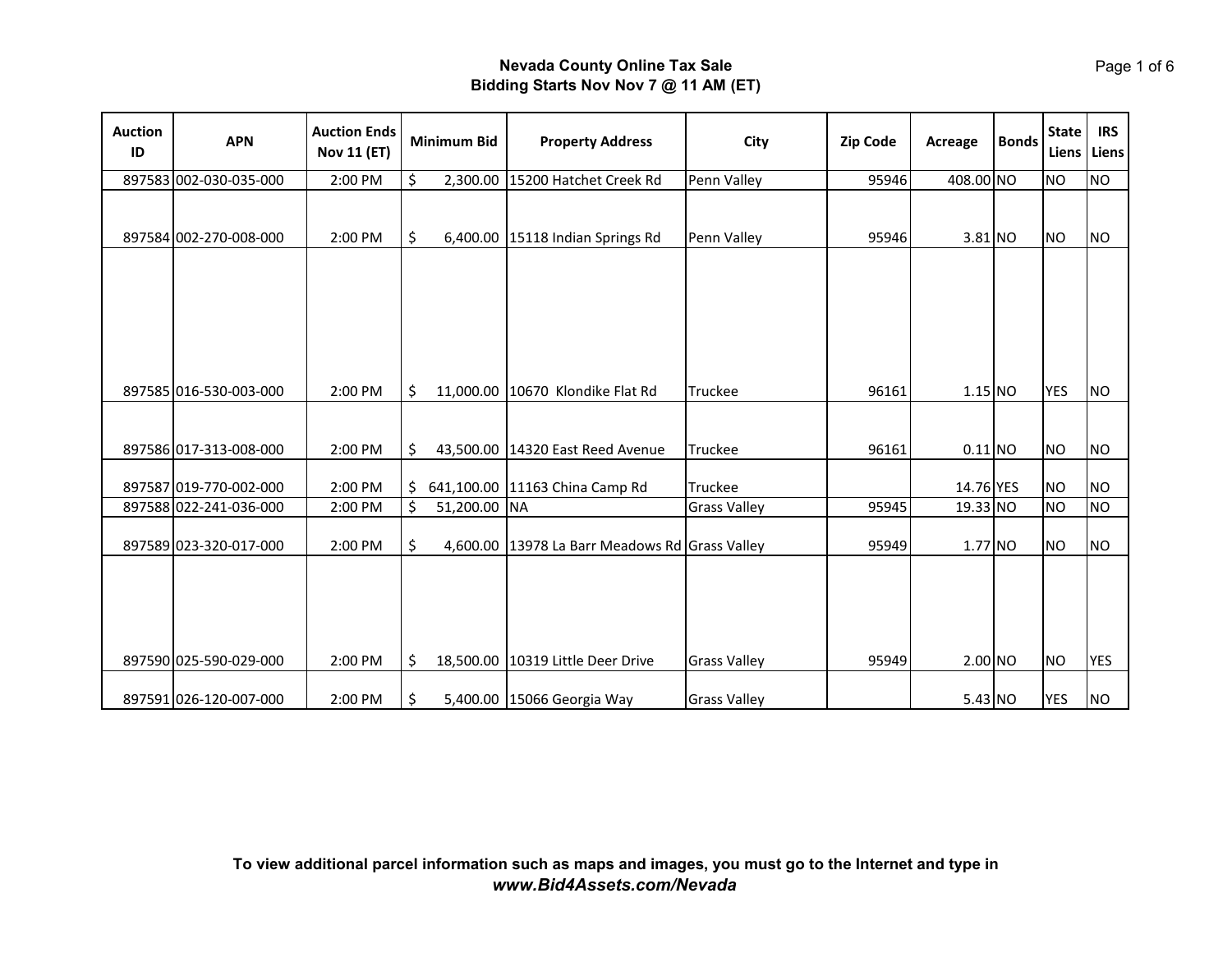| <b>Auction</b><br>ID | <b>APN</b>             | <b>Auction Ends</b><br><b>Nov 11 (ET)</b> | <b>Minimum Bid</b> | <b>Property Address</b>                          | City                | <b>Zip Code</b> | Acreage    | <b>Bonds</b> | <b>State</b> | <b>IRS</b><br>Liens Liens |
|----------------------|------------------------|-------------------------------------------|--------------------|--------------------------------------------------|---------------------|-----------------|------------|--------------|--------------|---------------------------|
|                      |                        |                                           |                    |                                                  |                     |                 |            |              |              |                           |
|                      |                        |                                           |                    |                                                  |                     |                 |            |              |              |                           |
|                      |                        |                                           |                    |                                                  |                     |                 |            |              |              |                           |
|                      |                        |                                           | \$                 |                                                  |                     | 95959           |            |              | <b>NO</b>    | N <sub>O</sub>            |
|                      | 897592 034-141-026-000 | 2:30 PM                                   |                    | 14,200.00 13649 Lightning Tree Rd                | Nevada City         |                 | $9.70$ NO  |              |              |                           |
|                      |                        |                                           |                    |                                                  |                     |                 |            |              |              |                           |
|                      | 897593 039-170-082-000 | 2:30 PM                                   | \$                 | 46,100.00 14170 Craig Lane                       | <b>Grass Valley</b> |                 | 4.96 NO    |              | <b>YES</b>   | <b>YES</b>                |
|                      | 897594 043-010-005-000 | 2:30 PM                                   | $$230,900.00$ NA   |                                                  | Truckee             |                 | $6.86$ YES |              | <b>NO</b>    | N <sub>O</sub>            |
|                      | 897595 043-010-007-000 | 2:30 PM                                   | $$401,200.00$ NA   |                                                  | Truckee             |                 | 11.77 YES  |              | <b>NO</b>    | <b>NO</b>                 |
|                      |                        |                                           |                    |                                                  |                     |                 |            |              |              |                           |
|                      |                        |                                           |                    |                                                  |                     |                 |            |              |              |                           |
|                      |                        |                                           |                    |                                                  |                     |                 |            |              |              |                           |
|                      | 897596 051-300-024-000 | 2:30 PM                                   | \$                 | 17,200.00 10189 Bar Hill Rd                      | Penn Valley         | 95946           | 1.34 NO    |              | <b>NO</b>    | N <sub>O</sub>            |
|                      |                        |                                           |                    |                                                  |                     |                 |            |              |              |                           |
|                      | 897597 052-290-014-000 | 2:30 PM                                   | \$                 | 21,700.00 14678 Rough & Ready High Rough & Ready |                     | 95975           | $0.81$ NO  |              | <b>NO</b>    | N <sub>O</sub>            |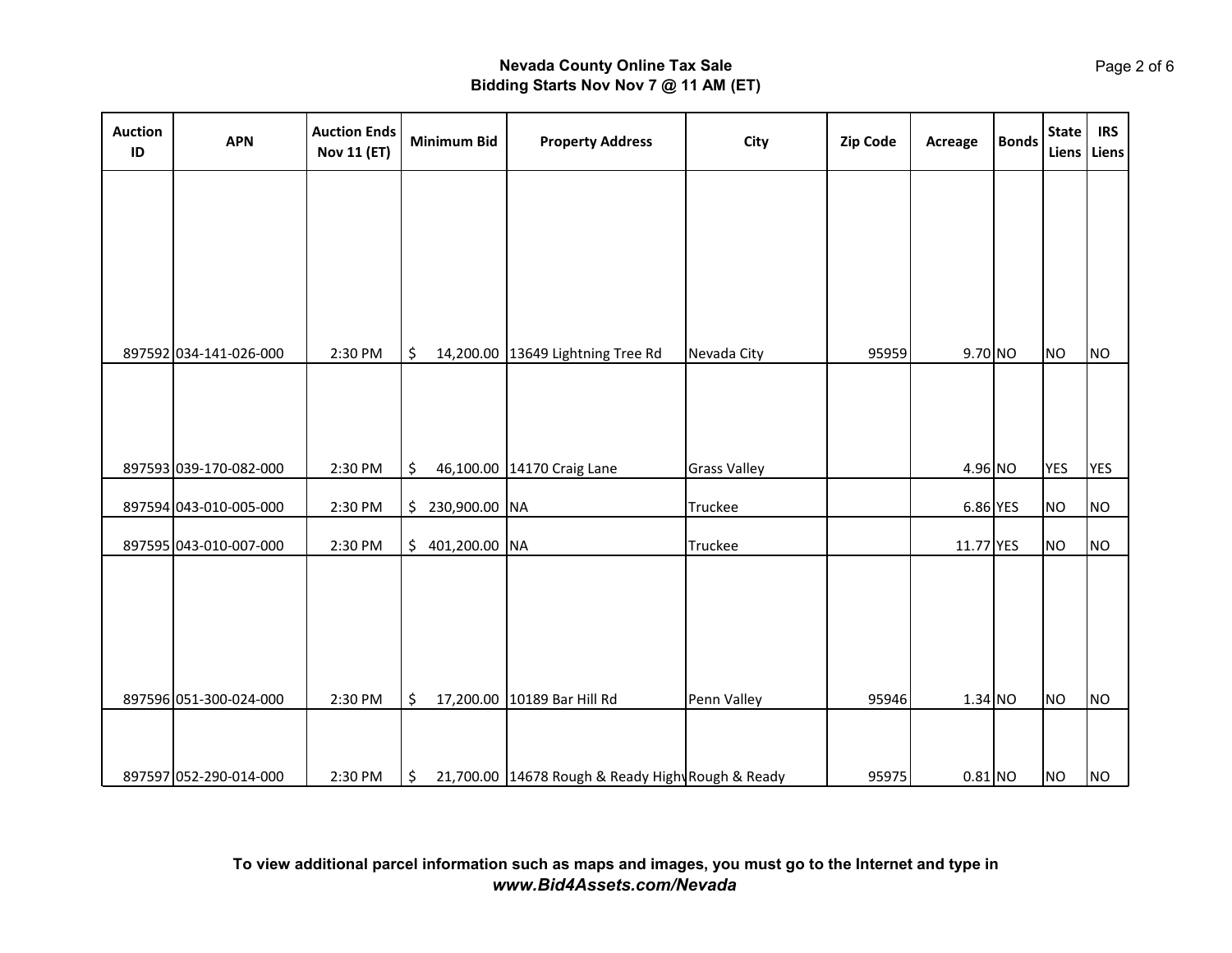| <b>Auction</b><br>ID | <b>APN</b>             | <b>Auction Ends</b><br><b>Nov 11 (ET)</b> | <b>Minimum Bid</b> | <b>Property Address</b>         | City                | <b>Zip Code</b> | Acreage   | Bonds | <b>State</b><br>Liens | <b>IRS</b><br>Liens |
|----------------------|------------------------|-------------------------------------------|--------------------|---------------------------------|---------------------|-----------------|-----------|-------|-----------------------|---------------------|
|                      | 897598 054-120-012-000 | 2:30 PM                                   |                    | 14,400.00 14002 Garden Bar Rd   | <b>Grass Valley</b> | 95949           | $3.91$ NO |       | <b>NO</b>             | <b>NO</b>           |
|                      | 897599 065-130-012-000 | 2:30 PM                                   |                    | 13,700.00   15110 Bluff View Rd | Nevada Citv         | 95959           | 21.00 NO  |       | N <sub>O</sub>        | <b>NO</b>           |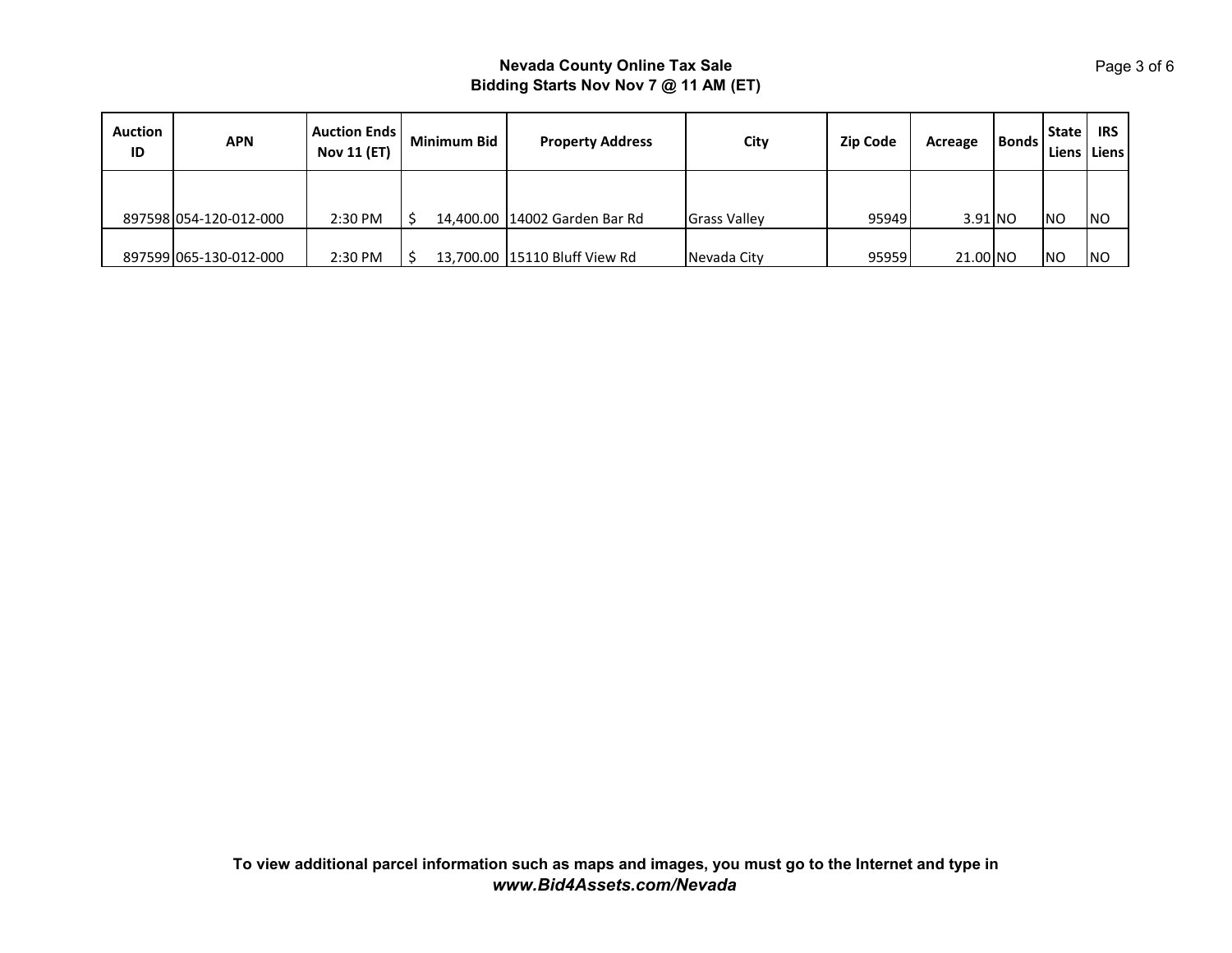| <b>Auction</b><br>ID | <b>APN</b>             | Add'l Info                                              |
|----------------------|------------------------|---------------------------------------------------------|
|                      | 897583 002-030-035-000 | Mineral Rights Only                                     |
|                      |                        | Unable to access property due                           |
|                      |                        | to locked gate. Property sold                           |
|                      | 897584 002-270-008-000 | "as is"                                                 |
|                      |                        | sman capin on property.<br>Multiple outbuildings. Solid |
|                      |                        | waste, mobile home and                                  |
|                      |                        |                                                         |
|                      |                        | multiple vehicles on the                                |
|                      |                        | property that will become                               |
|                      |                        | winning bidder responsibility to                        |
|                      |                        | remove after sale. Property sold                        |
|                      | 897585 016-530-003-000 | "as is".                                                |
|                      |                        | Single Family Multi-story                               |
|                      | 897586 017-313-008-000 | Residence. Property sold "as is"                        |
|                      |                        |                                                         |
|                      | 897587 019-770-002-000 | Land only. Property sold "as is"                        |
|                      | 897588 022-241-036-000 | Mineral Rights Only                                     |
|                      |                        |                                                         |
|                      | 897589 023-320-017-000 | Land only. Property sold "as is"                        |
|                      |                        | Single Family Residence. Various                        |
|                      |                        | vehicles on property that will be                       |
|                      |                        | responsibility of winning bidder                        |
|                      |                        | to remove after sale. Property                          |
|                      | 897590 025-590-029-000 | sold "as is"                                            |
|                      |                        |                                                         |
|                      | 897591 026-120-007-000 | Land only. Property sold "as is"                        |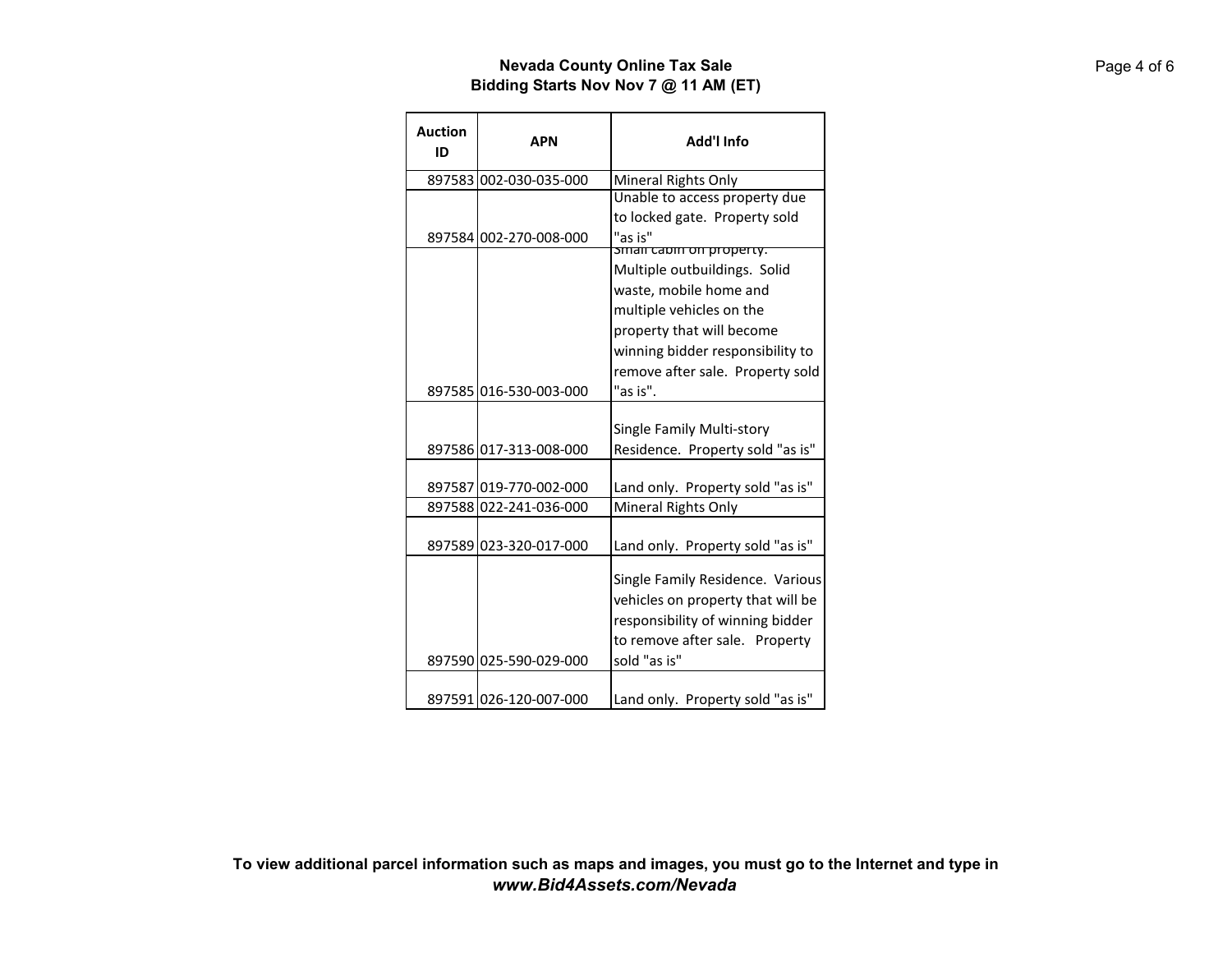| <b>Auction</b><br>ID | <b>APN</b>             | Add'l Info                                                                                                                                                                                                                                                                            |
|----------------------|------------------------|---------------------------------------------------------------------------------------------------------------------------------------------------------------------------------------------------------------------------------------------------------------------------------------|
|                      | 897592 034-141-026-000 | Single Family Residence in poor<br>condition. Appears to be a<br>mobile home incorporated into<br>the single family residence.<br>Mutliple vehicles on the<br>property that will become the<br>responsibility of the winning<br>bidder to remove after sale.<br>Property sold "as is" |
|                      | 897593 039-170-082-000 | Single Family Residence. Solid<br>waste and equipment on<br>property that will be the<br>responsibility of winning bidder<br>to remove. Property sold "as is"                                                                                                                         |
|                      | 897594 043-010-005-000 | Land only. Property sold "as is"                                                                                                                                                                                                                                                      |
|                      | 897595 043-010-007-000 | Land only. Property sold "as is"                                                                                                                                                                                                                                                      |
|                      |                        | Single Family Residence in poor<br>condition. Multiple outbuildings<br>on the property. Mutliple<br>vehicles on the property that<br>will become the responsibility of<br>the winning bidder to remove                                                                                |
|                      | 897596 051-300-024-000 | after sale. Property sold "as is"                                                                                                                                                                                                                                                     |
|                      | 897597 052-290-014-000 | Single Family Residence in poor<br>condition. Multiple<br>outbuildings on property.<br>Property sold "as is"                                                                                                                                                                          |

**To view additional parcel information such as maps and images, you must go to the Internet and type in** *www.Bid4Assets.com/Nevada*